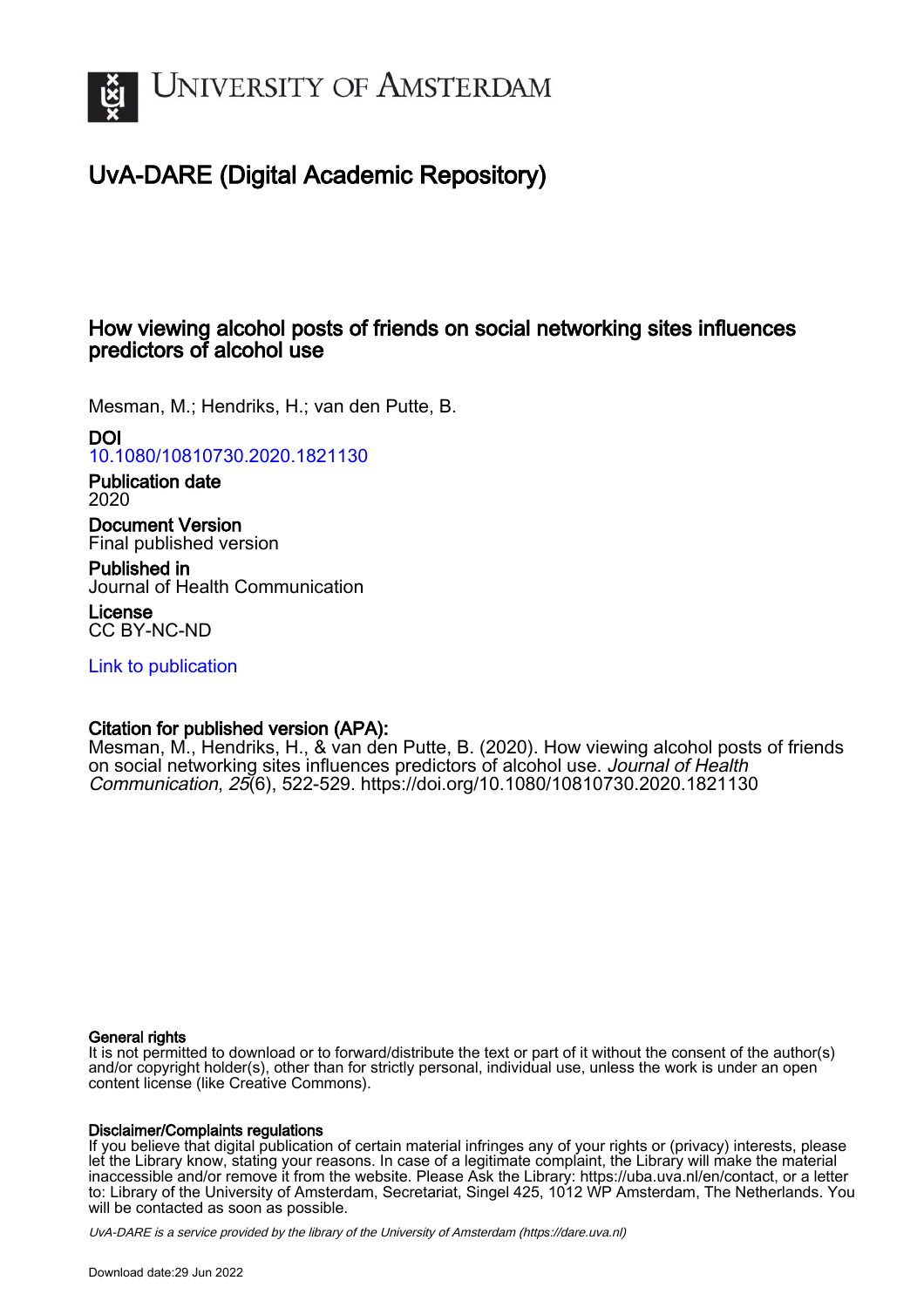Routledge Taylor & Francis Group

Check for updates

# How Viewing Alcohol Posts of Friends on Social Networking Sites Influences Predictors of Alcohol Use

MATHIJS MESMAN **D**, HANNEKE HENDRIKS, and BAS VAN DEN PUTTE

*Amsterdam School of Communication Research, University of Amsterdam, Amsterdam, The Netherlands*

Young adults are frequently exposed to alcohol posts from their friends on social networking sites, and little research has investigated the influences of these posts on alcohol use. Therefore, this study investigated how exposure to alcohol posts influenced determinants of alcohol use, and whether alcohol posts of close friends influenced these determinants more strongly compared to alcohol posts of distant friends. Students from Dutch universities  $(N = 210)$  participated in an experiment with a 2 (post condition: alcohol or neutral) x 2 (friend condition: close or distant) between-subjects design. Participants that were exposed to alcohol posts reported higher intention to use alcohol,  $F(1, 204) = 4.32$ ,  $p = 0.039$ , willingness to use alcohol,  $F(1, 204) = 8.15$ ,  $p = 0.005$ , and more positive affective attitudes about alcohol,  $F(1, 204) = 5.84$ ,  $p = 0.017$ , than participants that were exposed to neutral posts. Additionally, participants who viewed alcohol posts of close friends reported more positive affective attitudes about alcohol compared to participants who viewed alcohol posts of distant friends,  $F(1, 204) = 5.15$ ,  $p = 0.024$ . Developers of health interventions could use these findings to raise awareness about the unhealthy influences of alcohol posts on determinants of young adults' alcohol use.

<span id="page-1-11"></span><span id="page-1-9"></span><span id="page-1-4"></span>Young adults consume excessive amounts of alcohol (Johnston et al., [2018\)](#page-8-0), which has detrimental outcomes (Ewing, Sakhardande, & Blakemore, [2014](#page-7-0)). Despite the negative consequences, young adults consider drinking as socially desirable (Ridout, Campbell, & Ellis, [2012](#page-8-1)) and have posted alcoholrelated content (hereafter: alcohol posts) on social networking sites (SNS; Egan & Moreno, [2011](#page-7-1); Hendriks, Van den Putte, Gebhardt, & Moreno, [2018](#page-7-2)). However, little research has experimentally investigated influences of alcohol posts on other SNS users.

<span id="page-1-8"></span><span id="page-1-3"></span>Studies indicate that exposure to alcohol posts from others is related to drinking behavior. For example, a meta-analysis on non-experimental studies showed that frequent exposure to alcohol posts related to both higher alcohol consumption and more alcohol-related problems (Curtis et al., [2018](#page-7-3)). To our knowledge, two studies have experimentally demonstrated causal effect of viewing alcohol posts on alcohol cognitions and drinking behavior (Fournier, Hall, Ricke, & Storey, [2013](#page-7-4); Litt & Stock, [2011](#page-8-2)). In these studies, experimenter-created Facebook profiles were used. As people are more likely exposed to posts from friends, our study investigated how exposure to alcohol posts of actual friends influenced drinking behavior.

<span id="page-1-5"></span><span id="page-1-1"></span>In addition, we investigated influences of alcohol posts from close and distant friends on alcohol use predictors. As close friends influence drinking behavior more strongly compared to distant relations (Cruz, Emery, & Turkheimer, [2012](#page-7-5); Glaser, <span id="page-1-7"></span>Shelton, & van den Bree, [2010](#page-7-6)), alcohol posts from close friends could be more influential than posts from distant friends. Therefore, investigating interpersonal closeness provides valuable insights into how alcohol posts influence alcohol use predictors. In sum, our study had two main goals. First, we aimed to experimentally investigate how exposure to alcohol posts on Facebook placed by friends influenced alcohol use predictors. Second, we aimed to investigate whether the influence of alcohol posts on alcohol use predictors depended on whether the post was placed by a close and distant friend.

#### **Theoretical Framework**

<span id="page-1-10"></span><span id="page-1-6"></span><span id="page-1-2"></span><span id="page-1-0"></span>The social cognitive theory (SCT; Bandura, [2001](#page-7-7)) and prototype willingness (PWM; Gibbons, Gerrard, Reimer, & Pomery, [2006](#page-7-8)) are relevant theoretical frameworks for our research. First, the SCT states that people can learn behaviors through interactions and observations, and this is especially likely when the behavioral consequences are perceived positively (Bandura, [2001\)](#page-7-7). During young adulthood, social behaviors like alcohol use are mainly learned from peers through social interactions (Oetting & Donnermeyer, [1998](#page-8-3)). In line with this theory, a meta-analysis found relations between exposure to alcohol posts of peers and drinking behavior (Curtis et al., [2018](#page-7-3)), suggesting that behaviors can also be learned through online observations. Sharing posts on SNS can be perceived as a social interaction, from which people learn social behaviors (e.g., alcohol use) as shown in previous research (Oetting & Donnermeyer, [1998\)](#page-8-3). We therefore expect that exposure to alcohol posts can influence the determinants of alcohol use.

Address correspondence to Mathijs Mesman M.Mesman@uva.nl Amsterdam School of Communication Research, University of Amsterdam, Amsterdam 1018 WV, The Netherlands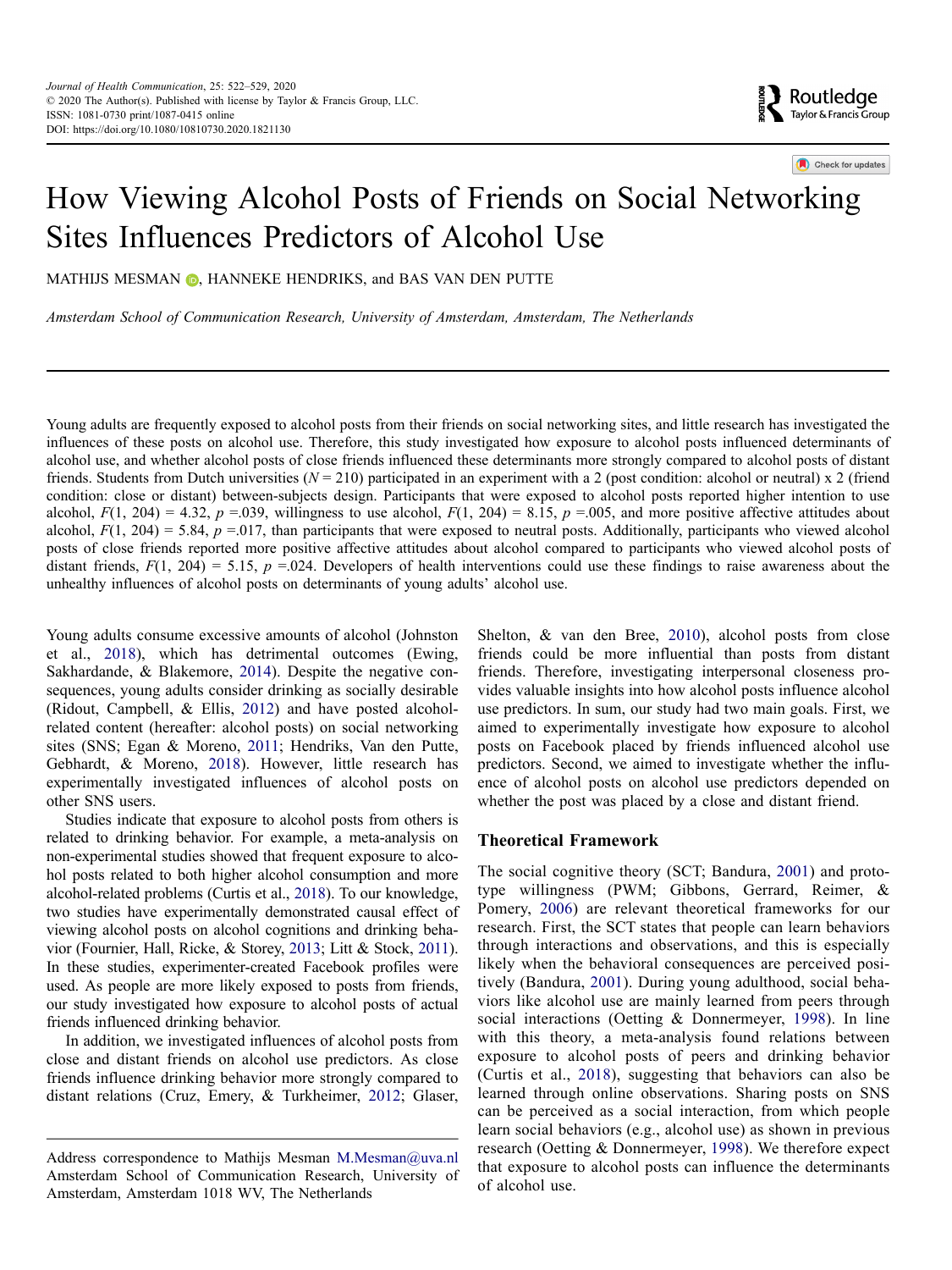Second, the PWM (Gibbons et al., [2006](#page-7-8)) poses that health behavior can be influenced via a reasoned and a social reaction pathway. The reasoned pathway concerns planned behavior, whereas the social reaction pathway concerns a reactive response in risk-conducive situations such as social influences, which is often unplanned. Given that SNS platforms are also social by nature, the PWM is relevant to study drinking behavior in SNS context. The reasoned pathway is assessed using the behavioral determinants' attitudes toward behavior, subjective norms (i.e., descriptive and injunctive norms), and behavioral intention, which are also included in other health behavior models such as the theory of planned behavior (Ajzen, [1991](#page-7-9)). The PWM is also relevant for our study because drinking behavior can be both planned and unplanned (Gerrard et al., [2006\)](#page-7-10). To understand how exposure to alcohol posts potentially influences drinking behavior, we included determinants of planned and unplanned drinking based on the PWM.

<span id="page-2-19"></span><span id="page-2-18"></span><span id="page-2-7"></span><span id="page-2-5"></span>Attitudes are evaluative summaries of objects or behaviors. For our study, we examined cognitive and affective aspects of attitudes. According to Fazio and Olson ([2003\)](#page-7-11), cognitive attitudes describe whether an object or behavior possesses (un) favorable characteristics or outcomes, and affective attitudes arise from people's emotional reactions toward an object or behavior. These affective and cognitive components have been shown as separate components of attitudes (Breckler, [1984](#page-7-12); Trafimow & Sheeran, [1998\)](#page-8-4). We expect that cognitive attitudes are unaffected by exposure to alcohol posts, because SNS posts generally show experiences with positive affect (Utz, [2015\)](#page-8-5). We expect, however, that affective attitudes are influenced by exposure to alcohol posts because most alcohol posts display alcohol in positive contexts, and these posts elicit positive responses in others (Beullens & Schepers, [2013;](#page-7-13) Hendriks, Van den Putte et al., [2018\)](#page-7-2). From these posts, people can learn that alcohol is associated with positive affect, leading to unhealthier affective attitudes (Walther, Weil, & Düsing, [2011\)](#page-8-6). Because alcohol posts mainly portray affective experiences, these portrayals are expected to influence affective, rather than cognitive attitudes.

<span id="page-2-21"></span><span id="page-2-16"></span><span id="page-2-15"></span><span id="page-2-14"></span><span id="page-2-13"></span><span id="page-2-8"></span><span id="page-2-3"></span><span id="page-2-1"></span><span id="page-2-0"></span>Subjective norms consist of injunctive and descriptive norms (Ajzen, [2006](#page-7-14)). Injunctive norms are perceptions of how important others approve or disapprove a behavior (Ajzen, [1991](#page-7-9)), and descriptive norms are perceptions of how others behave (Fishbein, [2007](#page-7-15)). Descriptive and injunctive norms can be perceived as separate constructs, with each construct having unique associations with drinking behavior (Lee, Geisner, Lewis, Neighbors, & Larimer, [2007;](#page-8-7) Park, Klein, Smith, & Martell, [2009](#page-8-8)). According to the social norms theory (Perkins & Berkowitz, [1986](#page-8-9)), peer influences could lead to overestimations of injunctive and descriptive norms, which may increase behavioral intentions. In line with this theory, research showed that communicating about alcohol with peers indeed increased descriptive norms, that is estimations of how much alcohol peers consumed (Real & Rimal, [2007\)](#page-8-10). In the context on SNS, exposure to alcohol posts on fictitious Facebook profiles significantly increased drinking norms (Fournier et al., [2013](#page-7-4)). Additionally, given that alcohol is mainly positively portrayed (Hendriks, Van den Putte et al., [2018\)](#page-7-2), viewers of these posts may infer that most people approve of using alcohol, which likely influences viewers' injunctive norms. Therefore, exposure to alcohol posts from friends could result in unhealthier injunctive and descriptive norms. As these determinants predict behavioral intention, we expected that exposure to alcohol posts also increased intentions to drink.

<span id="page-2-11"></span><span id="page-2-4"></span>In addition to the reasoned pathway, the PWM poses that health behavior can be unplanned (Gibbons et al., [2006\)](#page-7-8), which includes alcohol use (Bishop & Rodriguez Orjuela, [2018](#page-7-16)). Therefore, we investigated how exposure to alcohol posts influenced predictors of unplanned drinking. According to the PWM, attitudes, and injunctive and descriptive norms not only predict behavioral intention (i.e., planned behavior), but also behavioral willingness (i.e., unplanned behavior), which assesses an individual's engagement in risk behavior under certain risk-conducive circumstances such as social influences (Gibbons, Houlihan, & Gerrard, [2009\)](#page-7-17). Together, willingness and intention have been shown to explain significantly more variance than intention alone in smoking and drinking behavior (Gerrard et al., [2006;](#page-7-10) Gerrard, Gibbons, Houlihan, Stock, & Pomery, [2008](#page-7-18)). As friends strongly affect risk behaviors of young individuals (Gerrard et al., [2008\)](#page-7-18), exposure to alcohol posts portraying mainly positive consequences of alcohol likely increases the willingness to use alcohol. Based on this research, we investigated the effects of exposure to alcohol posts on affective and cognitive attitudes toward drinking, injunctive and descriptive norms, intention to drink, and willingness to drink. We hypothesized the following:

<span id="page-2-10"></span><span id="page-2-9"></span>H1: Exposure to alcohol posts results in unhealthier affective attitudes (H1a), descriptive norms (H1c), injunctive norms (H1d), intention to use alcohol (H1e), and willingness to drink (H1f), and does not influence cognitive attitudes (H1b).

<span id="page-2-20"></span><span id="page-2-17"></span><span id="page-2-12"></span><span id="page-2-6"></span><span id="page-2-2"></span>Additionally, we investigated whether interpersonal closeness with the person placing alcohol posts influenced the effect of alcohol posts on determinants of alcohol use. According to the primary socialization theory (Oetting & Donnermeyer, [1998\)](#page-8-3), formation of attitudes, norms, and behaviors mainly occurs within smaller groups of close friends compared to groups of distant friends. In accordance with this theory, studies showed that close friends indeed influenced young people's alcohol use more than distant peers (Beckmeyer & Weybright, [2016;](#page-7-19) Smith, Alhabash, Kanver, Tan, & Viken, [2020](#page-8-11)). In addition to the formation of attitudes, norms, and behaviors in offline contexts, interpersonal closeness has been found relevant for the SNS domain. Seeing people use alcohol influenced beliefs about alcohol more strongly if participants identified with these persons and were perceived as similar (Collins et al., [2017](#page-7-20); Hoffman, Austin, Pinkleton, & Austin, [2017\)](#page-8-12). As close friends are more similar than distant relations (Veenstra, Dijkstra, Steglich, & Van Zalk, [2013](#page-8-13)), alcohol posts from close friends likely influence determinants of alcohol use more strongly compared to alcohol posts of distant friends. Therefore, we hypothesized the following: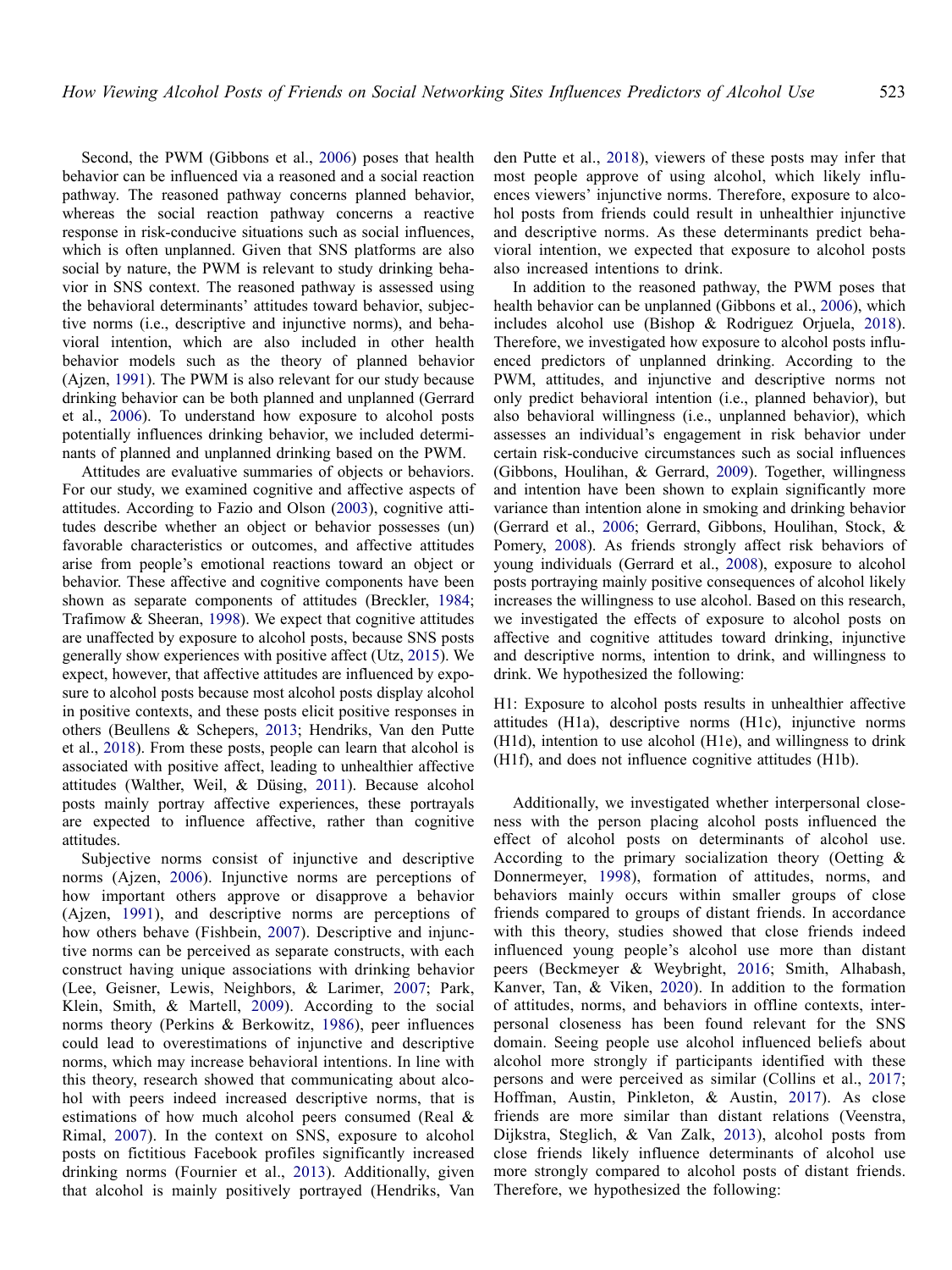H2: Exposure to alcohol posts of close friends results in unhealthier affective attitudes (H2a) injunctive norms (H2b), descriptive norms (H2c), intention to use alcohol (H2d), and willingness to drink (H2e), compared to alcohol posts of distant friends.

#### **Materials and Methods**

#### *Participants and Design*

Of the 319 initial participants recruited on two Dutch Universities, 9 participants refused participation, 42 participants did not finish the study, 42 failed the manipulation, and 16 participants did not take sufficient time to complete the study, resulting in a final sample of 210 participants (179 females,  $M_{age} = 20.50$ ,  $SD_{age} = 2.31$ ). Owning a Facebook account was needed to participate. Of the final sample, the ethnic background of 199 participants was Dutch and the other 11 participants had a non-Dutch background. On average, participants consumed 9.66 alcoholic drinks within 7 days. The median for Facebook use was four to five times a day. Participants were randomly assigned to a 2 (alcohol post versus control post) x 2 (close friend versus distant friend) between-subjects design. Participants received course credit for their participation and had a chance of winning a  $E20$  gift card.

#### *Procedure*

After providing informed consent, participants were instructed that the study aimed to investigate Facebook use and various health behaviors. First, we assessed demographic and background information. Then, participants were instructed to log in on Facebook. We informed participants that no information about their profile was saved during the study. We asked half of the participants to find a close (close friend condition) or distant friend (distant friend condition) on Facebook. On their friend's timeline, participants were asked to find either an alcohol post (alcohol post condition) or a nature-related post (control condition) in the past 12 months. Participants in the alcohol post condition were shown the following (participants in distant friend condition also read text between brackets):

*Find a friend on Facebook of similar age with whom you have a close [distant] relationship and who is [not] important to you. These are for example friends that you [do not] speak to in daily life. Then, search for a Facebook post about alcohol on the timeline of this Facebook friend, which was posted in the past twelve months. After, continue with the questionnaire.* 

Alcohol posts are posts about alcohol or posts in which alcohol is visible. See examples of alcohol posts:

1) Posts in which alcohol is coincidentally shown (during a dinner party)

2) Posts in which alcohol is prominently displayed (photo of alcoholic drinks)

3) Posts in which someone is very drunk

4) Posts of a drinking game

<span id="page-3-0"></span>These types of alcohol posts are prototypical alcohol posts (Hendriks, Gebhardt, & Van den Putte, [2017](#page-7-21)). After the instruction about finding a Facebook friend, participants in the control condition were shown:

Then, search for a Facebook post in the past 12 months about nature on the timeline of this Facebook friend.

Nature posts are posts about nature or posts in which nature is visible.

1) These could be posts in which people are also visible

2) These could be posts in which only nature is visible

Then, participants indicated whether they found an appropriate post and how they perceived their relationship with their friend (manipulation checks for post and friend condition). To ensure that participants seriously examined target posts, we asked participants' information about the target post. Participants reported the number of likes and comments, number of people on the picture, presence of their friend on the picture, and whether participants themselves were on the post. Before participants were debriefed, participants logged out of Facebook and continued the alcohol questionnaire.

#### *Measures*

#### *Manipulation Check*

*Post Condition.* A total of 30 participants in the control condition and 12 participants in the alcohol condition were unable to find a post in the past 12 months, and were excluded from further analyses.

*Friend Condition.* We assessed the relationship with the friend using the statement "How is your relationship with this Facebook friend?," followed by five semantic differential items: (1) *not a very good friend* to (7) *a very good friend*, (1) *I know this friend a short time* to (7) *I know this friend a long time*, (1) *I do not know this friend very well* to (7) *I know this friend very well*, (1) *This friend is not important to me* to (7) *This friend is very important to me*, and (1) *I do not speak to this friend at all in daily life* to (7) *I speak to this friend very often in daily life*. We averaged these five items to compute a scale score ( $M=$  4.73,  $SD = 1.84$ ,  $\alpha = .93$ ).

#### *Randomization Check*

*Weekly Alcohol Use.* We assessed weekly alcohol use with "On average, on how many days per week do you drink alcohol?" and "On average, how many drinks do you consume on one occasion?" Alcohol consumption was computed as the product of both statements  $(M = 9.66, SD = 9.72)$ .

*Facebook Use.* Facebook use was assessed with "How often do you use Facebook?" Response options were (1) = *Never*,  $(2)$  = *once every six months*,  $(3)$  = *once every three months*,  $(4)$  = *once every month*,  $(5)$  = *two to four times a month*, (6) = *two to six times a month*, (7) = *once a day*, (8) = *two to three times a day*, (9) = *four to five times a day*, (10) = *six to seven times a day*,  $(11) =$  *eight to nine times a day*,  $(12) = 10$ *times a day or more*  $(M = 9.62, SD = 1.92)$ .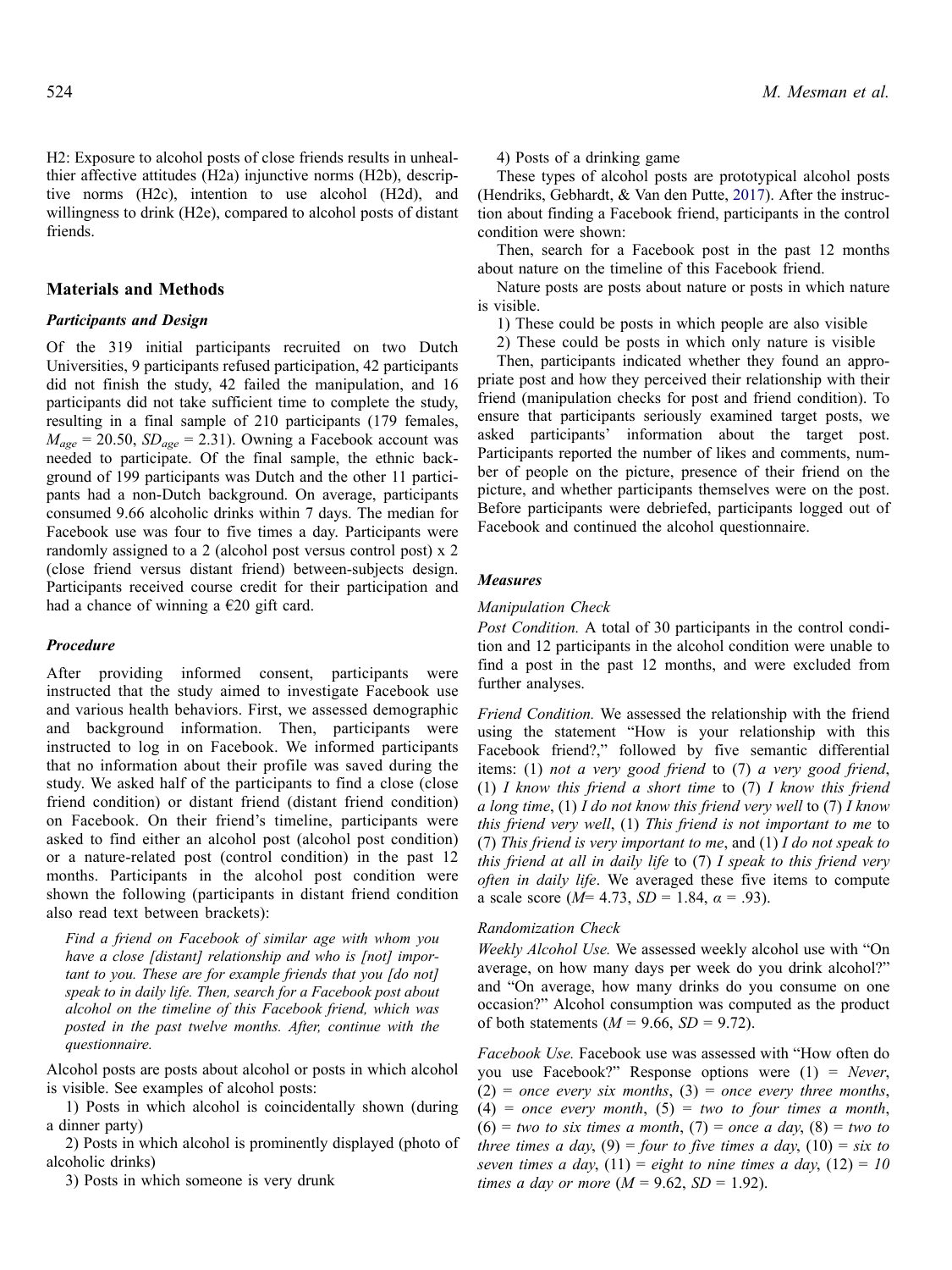#### *Alcohol Use Predictors*

*Affective Attitudes.* Affective attitudes were assessed with "If I drink alcohol in the upcoming month, I find that …, " followed by three semantic differential items: (1) *very unpleasant* to (7) *very pleasant*, (1) *very unenjoyable* to (7) *very enjoyable, and* (1) *very negative* to (7) *very positive*. Items were averaged to compute a scale score  $(M = 4.94,$  $SD = 1.10, \alpha = .88$ ).

*Cognitive Attitudes.* Cognitive attitudes were assessed with "If I drink alcohol in the upcoming month, I find that …, " followed by three semantic differential items: (1) *very unwise*  to (7) *very wise*, (1) *very harmful* to (7) *very harmless* and (1) *very bad* to (7) *very good*. Items were averaged to compute a scale score ( $M = 3.74$ ,  $SD = .88$ ,  $\alpha = .78$ ).

*Injunctive Norms.* We assessed injunctive norms with "If I would drink alcohol in the upcoming month, people who are important to me would …, " followed by three semantic differential items: (1) *totally disapprove* to (7) *totally approve*, (1) *totally be negative toward it* to (7) *totally be positive toward it*, and (1) *totally not accept it to* (7) *totally accept it*. Items were averaged to compute a scale score ( $M = 5.18$ ,  $SD = 1.17$ ,  $\alpha = .88$ ).

*Descriptive Norms.* We assessed descriptive norms with "How likely is it that people that are most important to you would drink in the upcoming month?," varying from (1) *very unlikely*  to (7) *very likely*, and "How often do you think that people most important to you drink alcohol in the upcoming month?," varying from (1) *very little* to (7) *very often*. Items were averaged to compute a scale score ( $M = 5.45$ ,  $SD = 1.15$ ).

*Intentions.* We assessed intentions with "I plan to drink alcohol in the upcoming month," "I intend to drink alcohol in the upcoming month," "I predict to drink alcohol in the upcoming month," and "I expect to drink alcohol in the upcoming month," varying from (1) *totally disagree* to (7) *totally agree*. Items were averaged to compute a scale score  $(M = 5.04,$ *SD* = 1.75,  $\alpha$  = .92).

*Willingness.* We assessed willingness with "Imagine, you are at a party where people consume alcohol. You have not drunk alcohol yet but a friend offers you a drink, what would you do?", "Imagine, you are in a bar with your friends. You feel that you already drank too much alcohol but someone hands you a new drink. What would you do?", and "Imagine, you are on a holiday with your friends. You are sitting together in the evening and you already feel quite tipsy, what would you do?", varying from (1) *I would certainly not drink alcohol* to (7) *I would certainly drink alcohol*. Items were averaged to compute a scale score ( $M = 4.91$ ,  $SD = 1.56$ ,  $\alpha = .71$ ).

#### **Results**

#### *Manipulation Check*

An independent samples t-test showed that the relationship with the friend in the close friend condition ( $M_{close} = 6.04$ ,  $SD_{close}$  $= 1.10$ ) was significantly more close than in the distant friend

condition ( $M_{distant} = 3.40$ ,  $SD_{close} = 1.43$ ),  $t(195.36) = -15.12$ ,  $p$ < .001. Thus, the manipulation of the friend condition was successful.

#### *Randomization Check*

For age, gender, weekly average alcohol use, Facebook use, total completion duration of the study, and participants' presence on the post, we checked whether the randomization was successful. Regarding age, weekly average alcohol use, and Facebook use, two-way ANOVAs showed that these variables were evenly distributed across all conditions, *p*> .05. Regarding gender, a Chi-square test showed that gender was evenly distributed across the friend condition,  $p > .05$ , but not across the post condition,  $X^2(1)$ ,  $N= 210$ ) = 5.81,  $p=$  .016. The alcohol post and close friend condition contained 12 men and 43 women, alcohol post and distant friend condition contained 11 men and 48 women, control post and close friend condition contained 6 men and 44 women, and control post and distant friend condition contained 2 men and 44 women.

Additionally, we wanted to account for posts that participants may have seen during the search task other than the target post. As all participants answered the same number of questions, we used the total completion duration of the study to account for differences in time searching for the target post, and thereby exposure to non-target posts. A two-way ANOVA showed that the total completion duration was similar across all conditions, *p*> .05, indicating that exposure to non-target posts did not differ. Finally, we tested whether participants were equally displayed on the posts across conditions. A Chi-square test showed that participants were equally displayed across the post conditions,  $p > 0.05$ , but were displayed more in posts from close friends compared to distant friends,  $X^2(1)$ , *N*= 210) = 15.34, *p*> .001. Participants were shown on 25,5% of the alcohol posts from close friends, 6,8% of the alcohol posts from distant friends, 18% of the control posts from close friends, and 0% of the control posts from distant friends. Given that gender and participants' presence on the posts were not evenly distributed, we included these variables as covariates in our main analyses.

#### *Main Analyses*

Means and standard deviations are shown in [Table 1.](#page-5-0) A series of two-way ANCOVAs were conducted to investigate effects of the post and friend condition on alcohol use intentions, affective and cognitive attitudes toward alcohol, injunctive and descriptive norms, and willingness to drink alcohol, controlling for gender and participants' presence on the post (see [Table 2](#page-5-1) for test statistics). Findings showed that exposure to alcohol posts resulted in higher intention to drink,  $F(1, 204) = 4.32$ ,  $p = .039$ ,  $\eta_p$  = .02, willingness to drink,  $F(1, 204) = 8.15$ ,  $p = .005$ ,  $\eta_p$  $= .04$ , and more positive affective attitudes,  $F(1, 204) = 5.84$ ,  $p = .017$ ,  $\eta_p = .03$ , compared to neutral posts, supporting H1a, H1e, and H1f. No significant main effects were found of post condition on cognitive attitudes, injunctive norms, and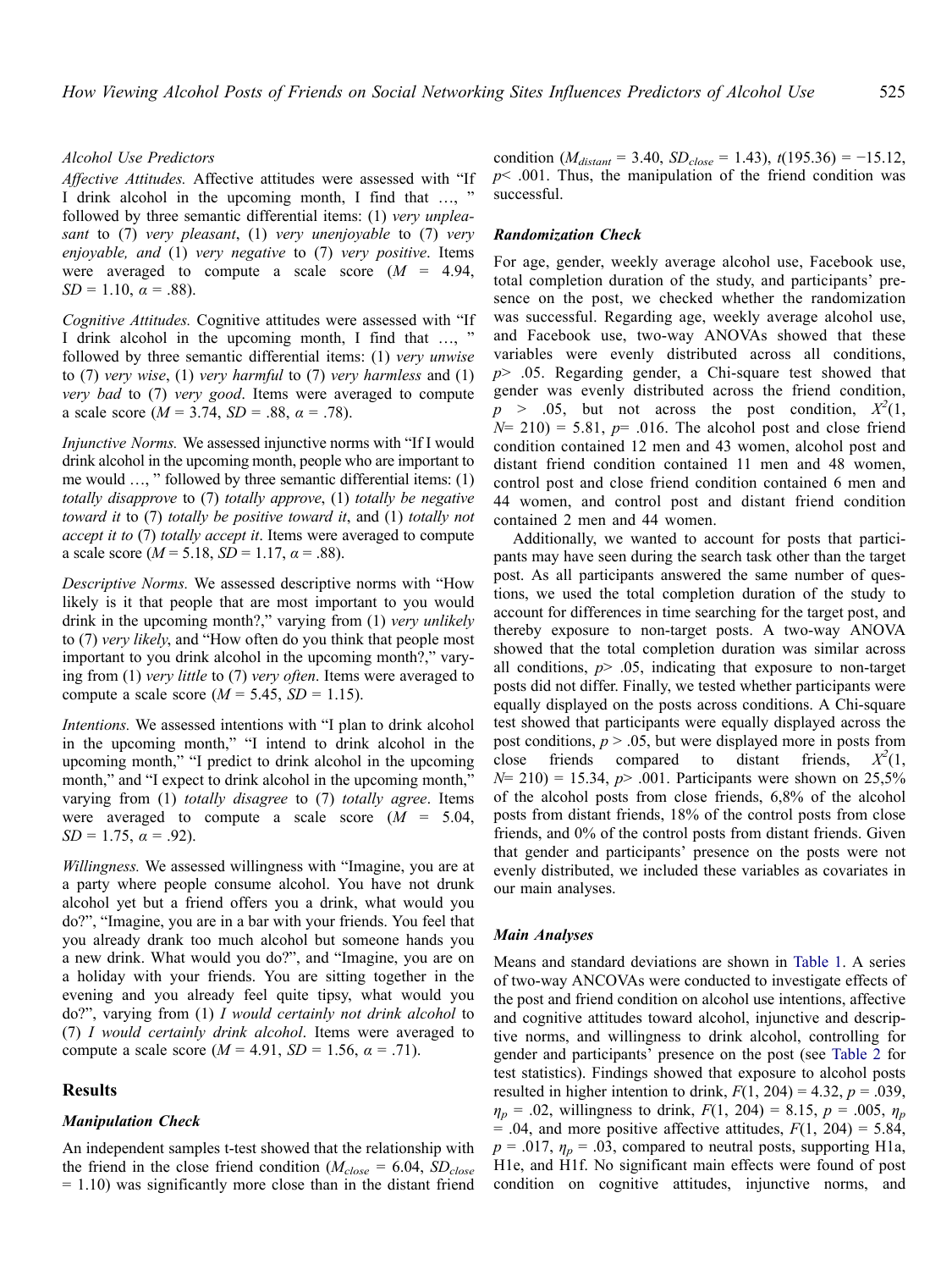<span id="page-5-0"></span>**Table 1.** Means (and standard deviations) of alcohol use determinants controlled for gender and participants' presence on the Facebook post.

| Alcohol post | Neutral post                                      |
|--------------|---------------------------------------------------|
|              | 4.76(1.19)                                        |
|              | 3.68(.88)                                         |
|              | 5.16(1.12)                                        |
| 5.50(1.12)   | 5.43(1.20)                                        |
|              | 4.76(1.84)                                        |
| 5.20(1.41)   | 4.58(1.67)                                        |
|              | 5.09(99)<br>3.79(.89)<br>5.19(1.22)<br>5.28(1.64) |

Note. Willingness was measured on a 8-point scale and all other variables were measured on a 7-point scale.

<span id="page-5-1"></span>**Table 2.** Test statistics of two-way ANOVA with gender and participants' presence on the post as covariates

| Independent variable | Dependent variable  | F    | $\boldsymbol{p}$ |
|----------------------|---------------------|------|------------------|
| Post condition       | Affective attitudes | 5.84 | .017             |
|                      | Cognitive attitudes | 1.36 | .246             |
|                      | Injunctive norms    | .01  | .915             |
|                      | Descriptive norms   | .37  | .541             |
|                      | Intention           | 4.32 | .039             |
|                      | Willingness         | 8.15 | .005             |
| Friend condition     | Affective attitudes | .06  | .814             |
|                      | Cognitive attitudes | .06  | .810             |
|                      | Injunctive norms    | 1.39 | .241             |
|                      | Descriptive norms   | 2.38 | .125             |
|                      | Intention           | .32  | .570             |
|                      | Willingness         | 1.64 | .202             |
| Post x friend        | Affective attitudes | 5.15 | .024             |
|                      | Cogntive attitudes  | .03  | .860             |
|                      | Injunctive norms    | 2.26 | .134             |
|                      | Descriptive norms   | .75  | .387             |
|                      | Intention           | .29  | .588             |
|                      | Willingness         | 1.63 | .203             |

descriptive norms,  $p > .10$ , supporting H1b, and rejecting H1c and H1d. Additionally, we found no effects of the friend condition on determinants of alcohol use, all *p* > .05. In response to our second hypothesis, we found one significant interaction effect of post and friend condition on affective attitudes, *F*(1, 204) = 5.15,  $p = .024$ ,  $\eta_p = .03$ , such that affective attitudes were more positive about alcohol after exposure to alcohol posts of close friends  $(M = 5.25, SD = 1.02)$  compared to distant friends  $(M = 4.94, SD = .95)$ . No other significant interactions were found, all  $p > .05$ .

#### **Discussion**

<span id="page-5-5"></span>Despite that most young adults place alcohol posts (Hendriks, Gebhardt et al., [2018](#page-7-22)), to our knowledge, this study is the first to experimentally investigate the effects of viewing alcohol posts from actual Facebook friends on determinants of alcohol use. Our study has two goals. First, we aimed to investigate the influences of alcohol posts on determinants of alcohol use. Our

findings show that viewing alcohol posts of friends increases the intention and willingness to drink, and affective attitudes, but not injunctive norms, descriptive norms, and cognitive attitudes. Second, this study examines whether the relationship with the Facebook friend influences how viewing alcohol posts affects determinants of alcohol use. Our findings show that viewing alcohol posts of close friends results in unhealthier affective attitudes compared to distant friends, but does not affect other determinants of alcohol use.

<span id="page-5-4"></span>Our study has several interesting contributions. First, our findings demonstrate that exposure to alcohol posts has undesired effects on some determinants of alcohol use. This is partly in line with our hypothesis and studies showing relations between alcohol-related SNS use and self-reported alcohol use (Fournier & Clarke, [2011\)](#page-7-23). Although these studies demonstrate relationships, few studies have experimentally tested its causality. Our study adds to these findings by showing that exposure to alcohol posts of friends influences drinking determinants. Post-hoc analyses showed that the effect of exposure to alcohol posts on intention to drink was fully mediated by affective attitudes, and the effect on willingness was partly mediated by affective attitudes. This suggests that exposure to alcohol posts might influence drinking behavior through stimulating positive emotions toward alcohol, which coincides with research showing young adults drink alcohol to feel good (Benţea, [2014](#page-7-24)).

<span id="page-5-3"></span><span id="page-5-2"></span>In contrast to our hypotheses, our findings show that viewing alcohol posts do not influence injunctive and descriptive norms. A possible explanation is that participants were exposed to one alcohol post only, and perceived drinking norms may be based on more frequent exposure and during a longer timeframe. This is in line with studies showing that frequent exposure to alcohol posts related to both injunctive and descriptive drinking norms (Beullens & Vandenbosch, [2016](#page-7-25); Brunelle & Hopley, [2017](#page-7-26)), suggesting that frequent exposure to alcohol posts is needed to affect drinking norms. Nevertheless, one study found that even a one-time exposure to alcohol-related content on a fictitious Facebook profile increased perceived drinking norms of college students (Fournier et al., [2013](#page-7-4)). A difference between their and our study is that in their study, multiple alcohol-related posts were shown on that fictitious Facebook profile, which may have been sufficient to influence perceived drinking norms compared to a single alcohol post in our study. However, this argument is a post-hoc explanation and future experimental studies could further investigate the number of alcohol posts that is needed to influence injunctive and descriptive drinking norms.

<span id="page-5-6"></span>Second, our findings show that exposure to alcohol posts of close friends result in unhealthier affective attitudes compared to alcohol posts of distant friends. For affective attitudes, seeing close friends drink may have reminded participants of specific positive experiences in which they consumed alcohol with that friend, reexperiencing that situation, leading to more positive attitudes. In contrast to our hypothesis and research showing that close friends have stronger influence on alcohol use of emerging adults than other same-aged peers (Morgan & Grube, [1991](#page-8-14)), our findings mainly show that young adults are more inclined to drink alcohol after seeing friends drink on SNS, regardless of whether that person is a close or a distant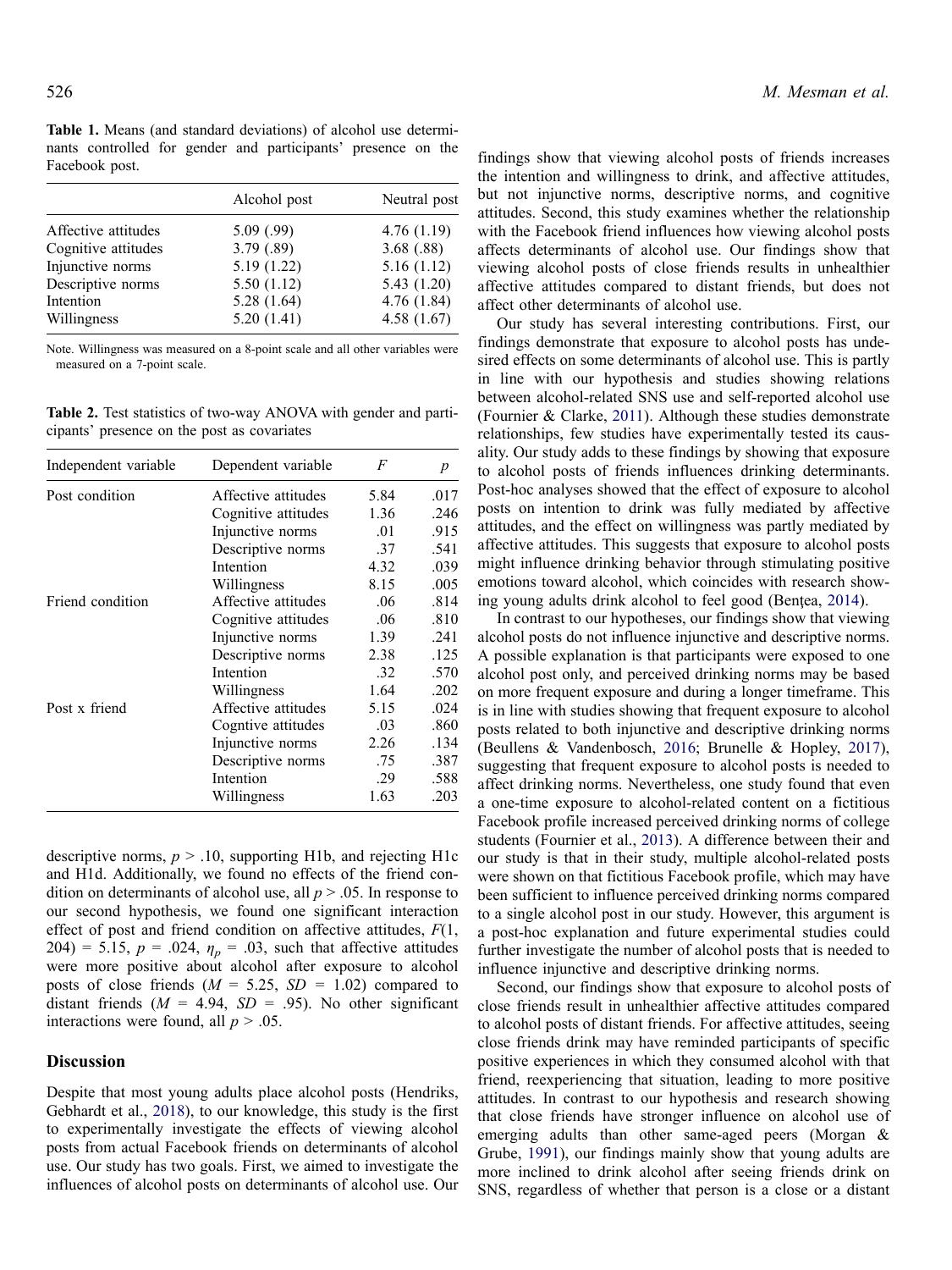friend. Possibly, it was difficult to think of distant Facebook friends. This explanation is also supported by the manipulation checks showing that, on average, distant friends were evaluated on the midpoint of the scale, rather than the lower end. Therefore, differences in interpersonal closeness between close and distant friends may not have been sufficient.

#### *Practical Implications*

Emerging adults frequently place alcohol posts on SNS (Hendriks et al., [2018\)](#page-7-2). Our findings demonstrate that viewing these alcohol posts has undesired effects on determinants of drinking. These findings are alarming considering that young people spend much time on SNS (Smith & Anderson, [2018\)](#page-8-15) and thereby, expose themselves to alcohol posts, which may subsequently influence their alcohol use. Given that most alcohol posts portray alcohol in the background (Hendriks et al., [2018\)](#page-7-2), people might not be aware of placing alcohol posts and how it influences drinking behavior of others. Our findings help to raise awareness about the influences of alcohol posts and help developers of health intervention to convince users of SNS platforms to reduce alcohol-related posts on SNS. Another consequence of our findings is that alcohol posts create a belief among younger SNS users that positive outcomes are associated with alcohol use, which predict drinking behavior (Austin & Knaus, [2000\)](#page-7-27). In fact, exposure to alcohol posts of older peers has increased interest in alcohol among underage SNS users (Litt & Stock, [2011](#page-8-2)). Therefore, policymakers and SNS platforms could explore possibilities to let users indicate whether their posts contain alcohol to hide these posts from minors, creating a healthy environment for younger people.

#### <span id="page-6-0"></span>*Limitations and Future Research*

<span id="page-6-5"></span><span id="page-6-3"></span><span id="page-6-2"></span><span id="page-6-1"></span>In regards to future research, our study investigated the influences of alcohol posts on Facebook only. However, the social media landscape is constantly changing. Although currently Facebook is still frequently used by young people, Instagram and Snapchat are now more frequently used (Smith & Anderson, [2018\)](#page-8-15). Boyle, LaBrie, Froidevaux, and Witkovic [\(2016](#page-7-28)) showed that Instagram and Snapchat were more often used to share alcohol-related content with peers than Facebook, and that students' current and future alcohol use was also more strongly predicted by exposure to alcohol posts on Instagram and Snapchat, suggesting that our findings may be more pronounced on these platforms. In addition, Boyle, Earle, LaBrie, and Ballou ([2017\)](#page-7-29) found that students perceived Instagram and Snapchat more likely as destinations for alcohol posts compared to Facebook. Suggested reasons are that Instagram offers various photographic filters that can increase the appearance of posts (Niland, Lyons, Goodwin, & Hutton, [2014\)](#page-8-16). These filters and focus on esthetic photos may bring about the positive sides of alcohol to a greater extent, which potentially is why alcohol posts could be more influential on Instagram. Additionally, posts on Snapchat disappear after a limited period of time and can be sent to a selection of people. These features may lower barriers to send alcohol posts and potentially, also more extreme alcohol posts as these posts will disappear from the platform. Therefore, alcohol posts on Snapchat may occur more frequently and hence, potentially normalize alcohol misuse. Given the specific characteristics of these SNS platforms, future studies should investigate influences of alcohol posts on other platforms, especially because alcohol post influences may be even stronger compared to Facebook.

In regards to the limitations of our study, participants did not provide information about the content of the alcohol posts, which helps to understand what type of alcohol posts result in unhealthy outcomes. We argue that viewing alcohol posts of friends leads to unhealthier determinants of alcohol use because most alcohol posts portray alcohol positively (Hendriks, Van den Putte et al., [2018](#page-7-2)). Nevertheless, some participants in our study could have seen a negative alcohol post, which may have influenced their determinants of alcohol use differently. In addition, even among alcohol posts that display alcohol positively, various types of alcohol posts exist. For example, posts in which people are shown and alcohol is more or less in the background, or posts that primarily focus on alcohol (Hendriks et al., [2018](#page-7-2)). To better understand how alcohol posts influence drinking behavior, future research could investigate influences of different type of alcohol posts.

<span id="page-6-4"></span>Second, we do not know whether participants had already seen the posts. This is especially likely for posts from close friends, because the algorithm of Facebook favors content from close relations (Sethuraman, Vallmitjana, & Levin, [2019](#page-8-17)). However, this is not problematic because, in reality, SNS users are exposed to many posts over time and potentially also posts that they already have seen. Viewing one additional alcohol post might then have little effect on determinants of alcohol use, but investigating the influence of a single post is still relevant to understand the influences of alcohol posts. In fact, our study shows that exposure to one alcohol post results in unhealthier drinking predictors. Nonetheless, future studies could investigate the influence of repeated exposure to alcohol posts on drinking behavior.

Third, demand characteristics may have played a role in our study. Participants first searched for an alcohol post, and subsequently reported alcohol use predictors. Possibly, participants understood that we tested the effects of exposure to alcohol posts on alcohol use predictors and adjusted their responses. On the one hand, participants may have confirmed our expectations by expressing unhealthier alcohol use predictors. On the other hand, participants may have reported healthier predictors to act more socially desirable for the researchers. Future studies could address this by asking about the goal of the study. Fourth, our findings are based on self-reports, which introduces some degree of bias. This means that we are not entirely sure that all participants correctly followed the search instructions. Additionally, we cannot rule out that alcohol was actually consumed in all alcohol posts. For example, alcoholic beverages may not have been from their friends. However, important is that participants perceived that their friends were drinking even if they were not. This illustrates that drinking behavior can be exaggerated even more by social networking sites.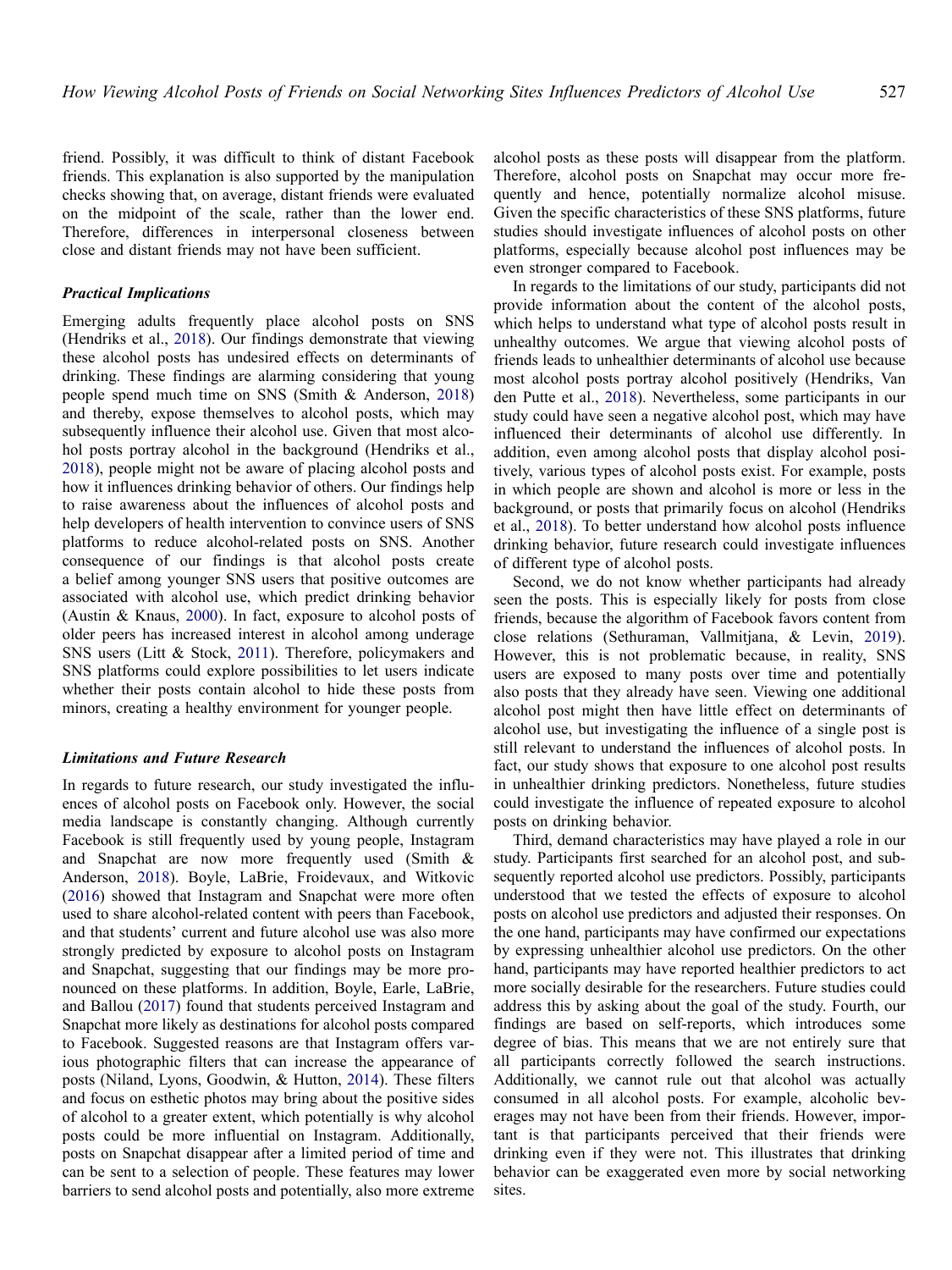Despite these limitations, our study shows that exposure to alcohol posts of friends results in unhealthier affective attitudes, intentions, and willingness to drink. For affective attitudes, this effect was stronger if the alcohol post was placed by close friends compared to distant friends. Our findings aid both policymakers and developers of health interventions by raising awareness about the negative consequences of alcohol posts to create a healthier SNS environment.

#### **ORCID**

Mathijs Mesman **b** http://orcid.org/0000-0002-9229-766X

#### **References**

- <span id="page-7-9"></span>Ajzen, I. ([1991\)](#page-2-0). The theory of planned behavior. *Organizational Behavior and Human Decision Processes*, *50*(2), 179–211. doi:[10.1016/0749-](https://doi.org/10.1016/0749-5978(91)90020-T) [5978\(91\)90020-T](https://doi.org/10.1016/0749-5978(91)90020-T)
- <span id="page-7-14"></span>Ajzen, I. [\(2006](#page-2-1)). Constructing a TPB questionnaire: Conceptual and methodological considerations. Retrieved from [http://www.people.umass.](http://www.people.umass.edu/%A0aizen/pdf/tpb.measurement.pdf) [edu/ aizen/pdf/tpb.measurement.pdf](http://www.people.umass.edu/%A0aizen/pdf/tpb.measurement.pdf)
- <span id="page-7-27"></span>Austin, E. W., & Knaus, C. [\(2000](#page-6-0)). Predicting the potential for risky behavior among those "too young" to drink as the result of appealing advertising. *Journal of Health Communication*, *5*(1), 13–27. doi:[10.1080/108107300126722](https://doi.org/10.1080/108107300126722)
- <span id="page-7-7"></span>Bandura, A. [\(2001\)](#page-1-0). Social cognitive theory of mass communication. *Media Psychology*, *3*(3), 265–299. doi:[10.1207/S1532785XMEP0303\\_03](https://doi.org/10.1207/S1532785XMEP0303_03)
- <span id="page-7-19"></span>Beckmeyer, J. J., & Weybright, E. H. ([2016](#page-2-2)). Perceptions of alcohol use by friends compared to peers: Associations with middle adolescents' own use. *Substance Abuse*, *37*(3), 435–440. doi:[10.1080/08897077.2015.1134754](https://doi.org/10.1080/08897077.2015.1134754)
- <span id="page-7-24"></span>Bentea, C. C. ([2014\)](#page-5-2). Motivations for alcohol use in late adolescence and educational strategies of intervention. *Procedia – Social and Behavioral Sciences*, *128*, 186–191. doi:[10.1016/j.sbspro.2014.03.141](https://doi.org/10.1016/j.sbspro.2014.03.141)
- <span id="page-7-13"></span>Beullens, J., & Schepers, A. [\(2013](#page-2-3)). Display of alcohol use on Facebook: A content analysis. *Cyberpsychology, Behavior and Social Networking*, *16*(7), 497–503. doi:[10.1089/cyber.2013.0044](https://doi.org/10.1089/cyber.2013.0044)
- <span id="page-7-25"></span>Beullens, K., & Vandenbosch, L. ([2016\)](#page-5-3). A conditional process analysis on the relationship between the use of social networking sites, attitudes, peer norms, and adolescents' intentions to consume alcohol. *Media Psychology*, *19*(2), 310–333. doi:[10.1080/15213269.2015.1049275](https://doi.org/10.1080/15213269.2015.1049275)
- <span id="page-7-16"></span>Bishop, F. M., & Rodriguez Orjuela, J. L. ([2018\)](#page-2-4). Toward the prevention of alcohol use disorders: Overdrinking (unintentional binge drinking) in a community sample. *Health Psychology Open*, *5*(2), 2055102918792705. doi:[10.1177/2055102918792705](https://doi.org/10.1177/2055102918792705)
- <span id="page-7-29"></span>Boyle, S. C., Earle, A. M., LaBrie, J. W., & Ballou, K. [\(2017](#page-6-1)). Facebook dethroned: Revealing social media destinations for college students' depictions of underage drinking. *Addictive Behaviors*, *65*, 63–67. doi:[10.1016/j.addbeh.2016.10.004](https://doi.org/10.1016/j.addbeh.2016.10.004)
- <span id="page-7-28"></span>Boyle, S. C., LaBrie, J. W., Froidevaux, N. M., & Witkovic, Y. D. [\(2016](#page-6-2)). Different digital paths to the keg? How exposure to peers' alcoholrelated social media content influences drinking among male and female first-year college students. *Addictive Behaviors*, *57*, 21–29. doi:[10.1016/j.addbeh.2016.01.011](https://doi.org/10.1016/j.addbeh.2016.01.011)
- <span id="page-7-12"></span>Breckler, S. J. ([1984](#page-2-5)). Empirical validation of affect, behavior, and cognition as distinct components of attitude. *Journal of Personality and Social Psychology*, *47*(6), 1191–1205. doi:[10.1037/0022-3514.47.6.1191](https://doi.org/10.1037/0022-3514.47.6.1191)
- <span id="page-7-26"></span>Brunelle, C., & Hopley, A. A. B. ([2017\)](#page-5-3). The role of drinking norms and social networking sites on alcohol consumption in university students. *Journal of Substance Use*, *22*(6), 574–580. doi:[10.1080/14659891.2016.1271035](https://doi.org/10.1080/14659891.2016.1271035)
- <span id="page-7-20"></span>Collins, R. L., Martino, S. C., Kovalchik, S. A., D'Amico, E. J., Shadel, W. G., Becker, K. M., & Tolpadi, A. ([2017\)](#page-2-6). Exposure to alcohol advertising and adolescents' drinking beliefs: Role of message interpretation. *Health Psychology*, *36*(9), 890–897.
- <span id="page-7-5"></span>Cruz, J. E., Emery, R. E., & Turkheimer, E. [\(2012](#page-1-1)). Peer network predicts increased alcohol use from adolescence to early adulthood after controlling for genetic and shared environmental selection. *Developmental Psychology*, *48*(5), 1390–1402. doi:[10.1037/a0027515](https://doi.org/10.1037/a0027515)
- <span id="page-7-3"></span>Curtis, B. L., Lookatch, S. J., Ramo, D. E., McKay, J. R., Feinn, R. S., & Kranzler, H. R. [\(2018](#page-1-2)). Meta-analysis of the association of alcohol-related social media use with alcohol consumption and alcohol-related problems in adolescents and young adults. *Alcoholism, Clinical and Experimental Research*, *42*(6), 978–986. doi:[10.1111/](https://doi.org/10.1111/acer.13642) [acer.13642](https://doi.org/10.1111/acer.13642)
- <span id="page-7-1"></span>Egan, K. G., & Moreno, M. A. ([2011](#page-1-3)). Alcohol references on undergraduate males' Facebook profiles. *American Journal of Men's Health*, *5*(5), 413–420. doi:[10.1177/1557988310394341](https://doi.org/10.1177/1557988310394341)
- <span id="page-7-0"></span>Ewing, S. W., Sakhardande, A., & Blakemore, S. J. ([2014\)](#page-1-4). The effect of alcohol consumption on the adolescent brain: A systematic review of MRI and fMRI studies of alcohol-using youth. *NeuroImage: Clinical*, *5*, 420–437. doi:[10.1016/j.nicl.2014.06.011](https://doi.org/10.1016/j.nicl.2014.06.011)
- <span id="page-7-11"></span>Fazio, R. H., & Olson, M. A. [\(2003](#page-2-7)). Attitudes: Foundations, functions, and consequences. In M. A. Hogg & J. Cooper (Eds.), *The Sage Handbook of Social Psychology* (pp. 139–160). London, England: Sage.
- <span id="page-7-15"></span>Fishbein, M. [\(2007](#page-2-8)). A reasoned action approach: Some issues, questions, and clarifications. In I. Ajzen, D. Albarracin, & R. Hornik (Eds.), *Prediction and change of health behavior: Applying the reasoned action approach* (pp. 281–296). Hillsdale, N. J.: Erlbaum.
- <span id="page-7-23"></span>Fournier, A. K., & Clarke, S. W. ([2011](#page-5-4)). Do college students use Facebook to communicate about alcohol? An analysis of student profile pages. *Journal of Psychological Research in Cyberspace*, *5*(2), 2.
- <span id="page-7-4"></span>Fournier, A. K., Hall, E., Ricke, P., & Storey, B. [\(2013](#page-1-5)). Alcohol and the social network: Online social networking sites and college students' perceived drinking norms. *Psychology of Popular Media Culture*, *2*(2), 86–95. doi:[10.1037/a0032097](https://doi.org/10.1037/a0032097)
- <span id="page-7-10"></span>Gerrard, M., Gibbons, F. X., Brody, G. H., Murry, V. M., Cleveland, M. J., & Wills, T. A. [\(2006](#page-2-9)). A theory-based dual-focus alcohol intervention for preadolescents: The strong African American families program. *Psychology of Addictive Behaviors*, *20*(2), 185–195. doi:[10.1037/](https://doi.org/10.1037/0893-164X.20.2.185) [0893-164X.20.2.185](https://doi.org/10.1037/0893-164X.20.2.185)
- <span id="page-7-18"></span>Gerrard, M., Gibbons, F. X., Houlihan, A. E., Stock, M. L., & Pomery, E. A. ([2008\)](#page-2-10). A dual-process approach to health risk decision making: The prototype willingness model. *Developmental Review*, *28*  (1), 29–61. doi:[10.1016/j.dr.2007.10.001](https://doi.org/10.1016/j.dr.2007.10.001)
- <span id="page-7-17"></span>Gibbons, F. W., Houlihan, A. E., & Gerrard, M. [\(2009](#page-2-11)). Reasons and reaction: The utility of a dual-focus, dual processing perspective on promotion and prevention of adolescent health behavior. *British Journal of Health Psychology*, *14*(2), 231–248. doi:[10.1348/](https://doi.org/10.1348/135910708X376640) [135910708X376640](https://doi.org/10.1348/135910708X376640)
- <span id="page-7-8"></span>Gibbons, F. X., Gerrard, M., Reimer, R., & Pomery, E. A. ([2006\)](#page-1-6). Health decision-making: Reasoned vs. reactive responding. In D. de Ridder & J. de Wit (Eds.), *Self-regulating in health behavior* (pp. 45–70). W. Sussex, UK: Wiley and Sons.
- <span id="page-7-6"></span>Glaser, B., Shelton, K. H., & van den Bree, M. B. [\(2010](#page-1-7)). The moderating role of close friends in the relationship between conduct problems and adolescent substance use. *Journal of Adolescent Health*, *47*(1), 35–42. doi:[10.1016/j.jadohealth.2009.12.022](https://doi.org/10.1016/j.jadohealth.2009.12.022)
- <span id="page-7-21"></span>Hendriks, H., Gebhardt, W. A., & Van den Putte, B. ([2017\)](#page-3-0). Alcoholrelated posts from young people on social networking sites: Content and motivations. *Cyberpsychology, Behavior and Social Networking*, *20*(7), 428–435. doi:[10.1089/cyber.2016.0640](https://doi.org/10.1089/cyber.2016.0640)
- <span id="page-7-22"></span>Hendriks, H., Gebhardt, W. A., & Van den Putte, B. ([2018\)](#page-5-5). Alcoholposts on social networks sites: The alcoholpost typology. *Cyberpsychology, Behavior and Social Networking*, *21*(7), 463–467. doi:[10.1089/](https://doi.org/10.1089/cyber.2017.0729) [cyber.2017.0729](https://doi.org/10.1089/cyber.2017.0729)
- <span id="page-7-2"></span>Hendriks, H., Van den Putte, B., Gebhardt, W. A., & Moreno, M. [\(2018](#page-1-8)). Social drinking on social media: Content analysis of the social aspects